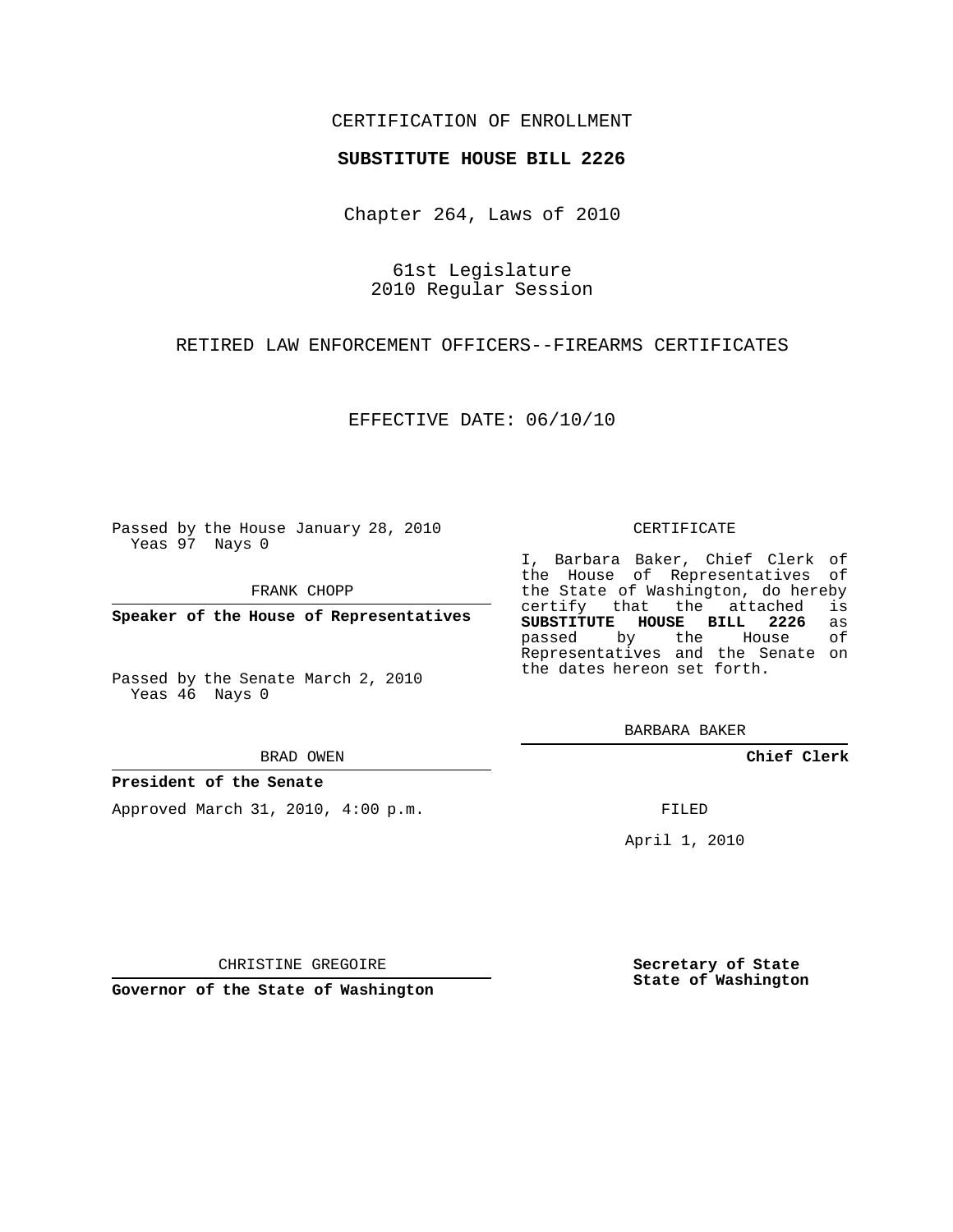# **SUBSTITUTE HOUSE BILL 2226** \_\_\_\_\_\_\_\_\_\_\_\_\_\_\_\_\_\_\_\_\_\_\_\_\_\_\_\_\_\_\_\_\_\_\_\_\_\_\_\_\_\_\_\_\_

\_\_\_\_\_\_\_\_\_\_\_\_\_\_\_\_\_\_\_\_\_\_\_\_\_\_\_\_\_\_\_\_\_\_\_\_\_\_\_\_\_\_\_\_\_

Passed Legislature - 2010 Regular Session

# **State of Washington 61st Legislature 2010 Regular Session**

**By** House Judiciary (originally sponsored by Representatives Orcutt, Blake, Maxwell, Williams, and Hope)

READ FIRST TIME 01/18/10.

 1 AN ACT Relating to issuing firearms certificates to retired law 2 enforcement officers; and amending RCW 36.28A.090.

3 BE IT ENACTED BY THE LEGISLATURE OF THE STATE OF WASHINGTON:

 4 **Sec. 1.** RCW 36.28A.090 and 2006 c 40 s 1 are each amended to read 5 as follows:

 6 (1) The purpose of this section is to establish a process for 7 issuing firearms certificates to residents of Washington who are 8 otherwise qualified retired law enforcement officers under the federal 9 law enforcement officers safety act of 2004 (118 Stat. 865; 18 U.S.C. 10 Sec. 926B and 926C) for the purpose of satisfying the certification 11 requirements contained in ((the federal law enforcement officers safety 12 act of 2004 (118 Stat. 865; 18 U.S.C. Sec. 926B and 926C))) that act.

13 (2) A retired law enforcement officer satisfies the federal 14 certification requirements if he or she possesses a valid firearms 15 qualification certificate that:

- 16 (a) Uses the model certificate created under subsection (4) of this 17 section;
- 18 (b) Provides that either a law enforcement agency or an individual 19 or entity certified to provide firearms training acknowledges that the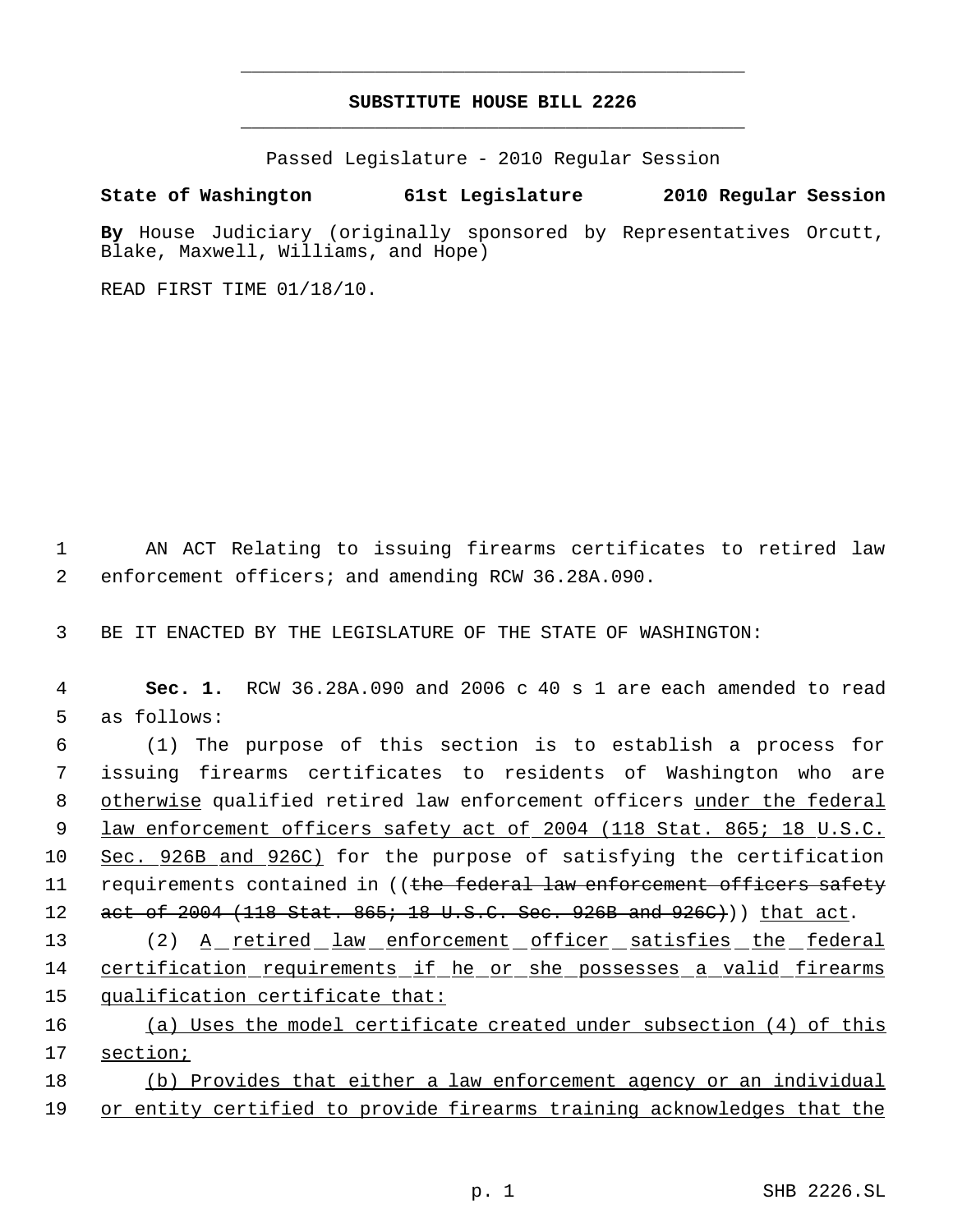1 bearer has been found qualified or otherwise found to meet the 2 standards established by the criminal justice training commission for 3 firearms qualification for the basic law enforcement training academy 4 in the state; and 5 (c) Complies with the time restrictions provided under subsection 6 (3) of this section. 7 (3) The firearms certificate is valid for a period of one year from 8 the date that the law enforcement agency or individual or entity 9 certified to provide firearms training determines that the bearer has 10 been found qualified or otherwise found to meet the standards 11 established by the criminal justice training commission for firearms 12 qualification for the basic law enforcement training academy in the 13 state, and the certificate shall state the date the determination was 14 made.

15 (4) The Washington association of sheriffs and police chiefs shall 16 develop a model certificate that shall serve as the required firearms 17 qualification certificate ((form to be used by local law enforcement 18 agencies when issuing firearms certificates to retired law enforcement 19 officers under this section)) once the certificate is valid pursuant to 20 subsection (2) of this section. The association shall make the model 21 certificate accessible on its web site. The model certificate shall 22 state that the retired law enforcement officer bearing the certificate 23 has been qualified or otherwise found to meet the standards established 24 by the criminal justice training commission for firearms qualification 25 for the basic law enforcement training academy in the state.

 $26$  ( $(\frac{43}{7} - A - retired - law-enforcement - officer - who - is - a - resident - of$ 27 Washington-may-apply-for-a-firearms-certificate-with-a-local-law 28 enforcement agency. The local law enforcement agency may issue the 29  $firearms - certified - to - a - retired - law - enforcement - officer - if - the$ 30 officer:

 $\{a\}$  Has been qualified or otherwise found to meet the standards 32 established by the criminal justice training commission for firearms 33 qualifications for active law enforcement officers in the state; and

34 (b) Has undergone the same background check as required under RCW 35 9.41.070 and is not ineligible to possess a firearm under RCW 9.41.040 36 or 9.41.045.

37  $(4)$  The qualification required under [subsection]  $(3)(a)$  of this